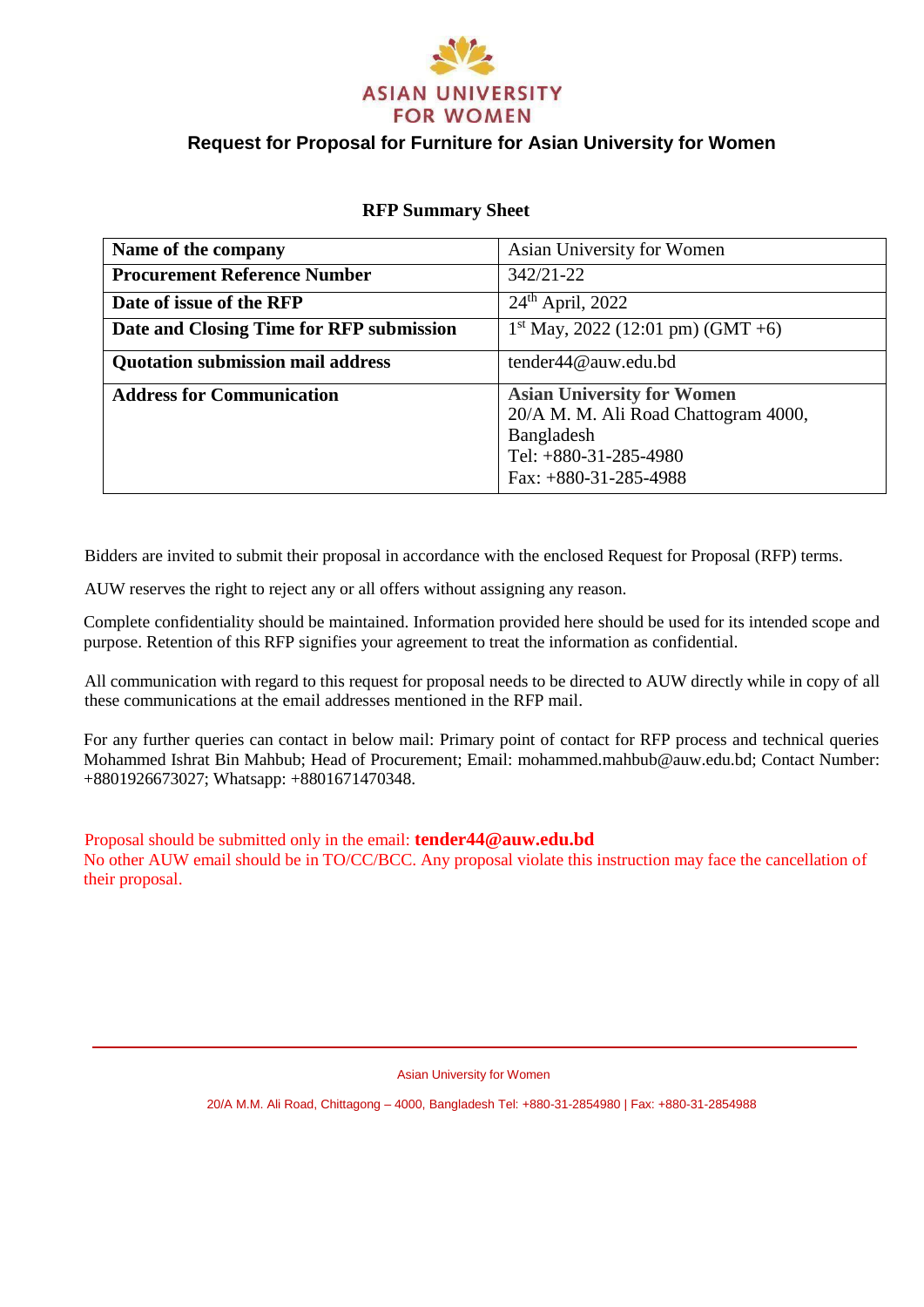

# **Objective**

Asian University for Women (AUW) seeks to graduate women who will be skilled and innovative professionals, service-oriented leaders in the businesses and communities in which they will work and live, and promoters of intercultural understanding and sustainable human and economic development in Asia and throughout the world.

### **Requirements**

We, to achieve our objectives, need the following product/services are below:

## - **Description of Product/Service: Furniture items for AUW Chayanair.**

| SL. No. | <b>Description</b>               | Unit | <b>Required Quantity</b> |
|---------|----------------------------------|------|--------------------------|
|         | Metal Bunk Bed, Size-78"x60"x30" | nos  | 220                      |



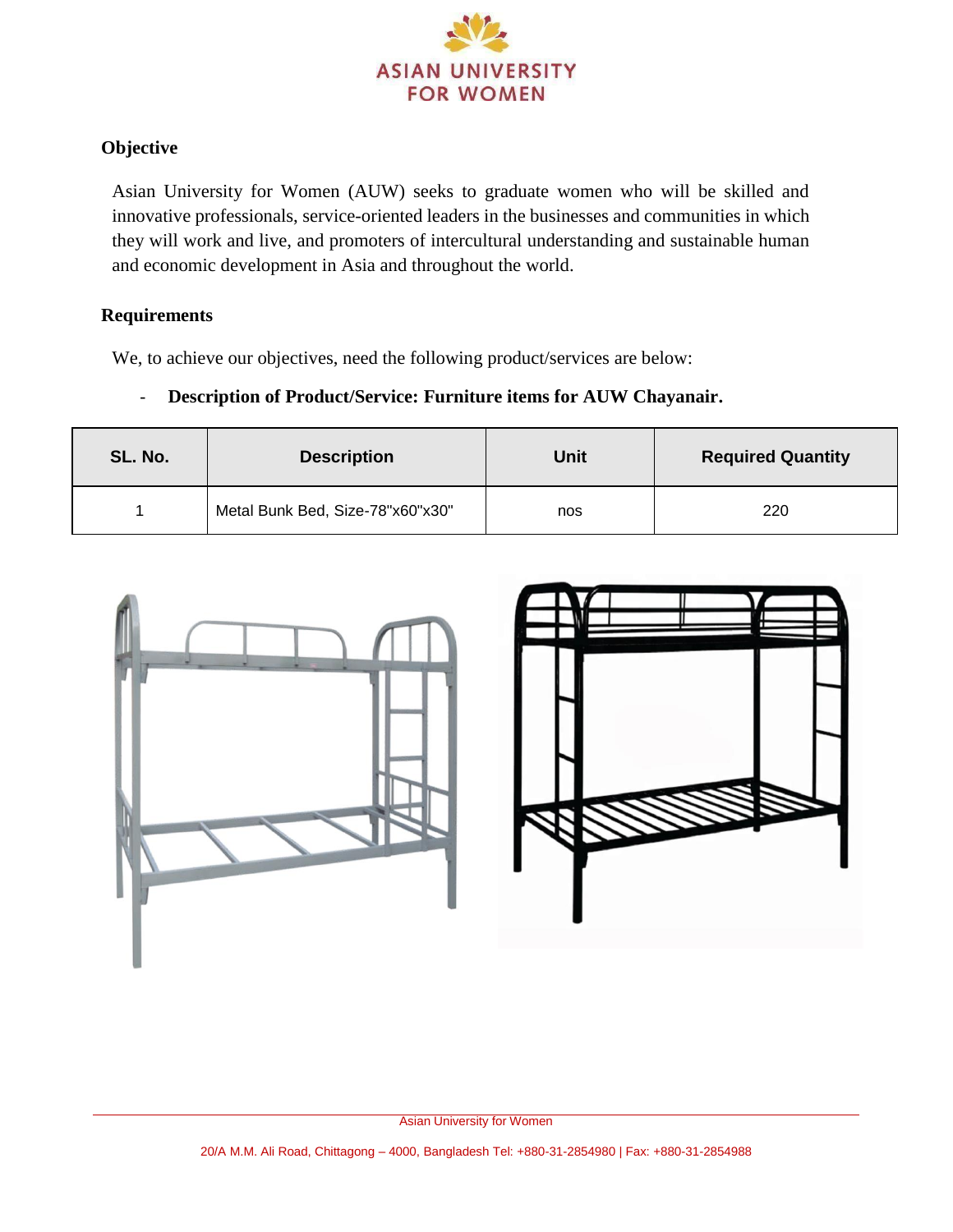

| SL. No.       | <b>Description</b>               | Unit | <b>Required Quantity</b> |
|---------------|----------------------------------|------|--------------------------|
| $\mathcal{P}$ | Metal Single bed Size-78"x32"x24 | nos  | 56                       |

- Design will be similar to bunk bed.

| SL. No. | <b>Description</b>                                                                                                 | Unit | <b>Required Quantity</b> |
|---------|--------------------------------------------------------------------------------------------------------------------|------|--------------------------|
| 3       | Wardrobe armoire cabinet six door wooden<br>almirah<br>Size-72"x22"x21" with Gorzon wood/Malaysian<br>Process wood | nos  | 496                      |

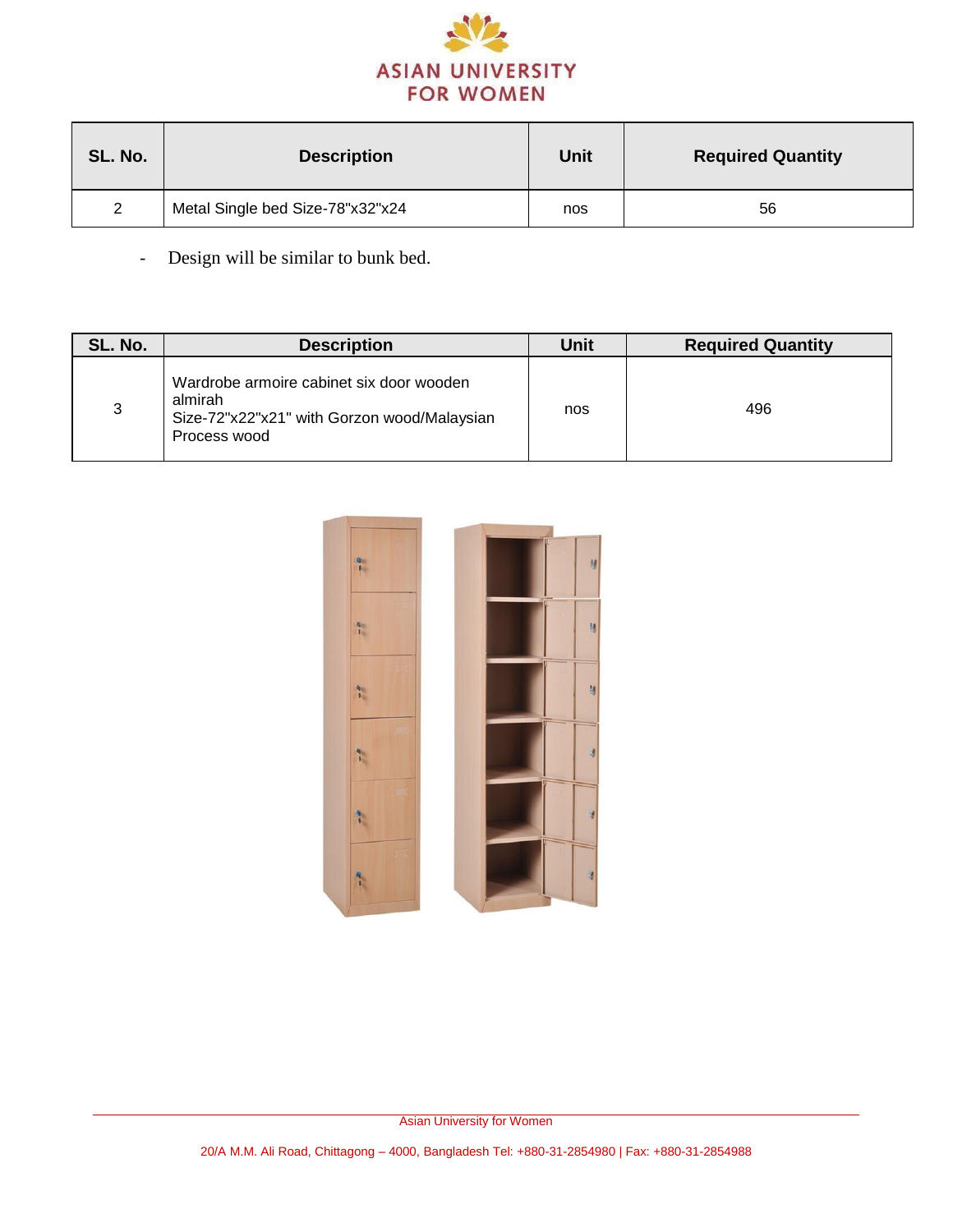

| S.No. | <b>Description</b>                                                | Unit       | <b>Required Quantity</b> |
|-------|-------------------------------------------------------------------|------------|--------------------------|
|       | Study Table Size 48"x24"x24"<br>Malaysian Process wood/ Loha Wood | <b>Nos</b> | 496                      |



| SL. No. | <b>Description</b>                                                                                                                                                                                                                                                    | Unit | <b>Required Quantity</b> |
|---------|-----------------------------------------------------------------------------------------------------------------------------------------------------------------------------------------------------------------------------------------------------------------------|------|--------------------------|
| 5       | Dining Table with chair 6 pcs set<br>Material: Metal & HDF Board,<br>Desk Panel: 180x80x2.5cm HDF hot pressed fireproof<br>board; 30x60x1.2mmoval tube/25x25x1.2mm square tube<br>Chair Panel: 1.0cm plywood hot pressed fireproof board<br><b>Chair Frame: Metal</b> | Set  | 25                       |



Asian University for Women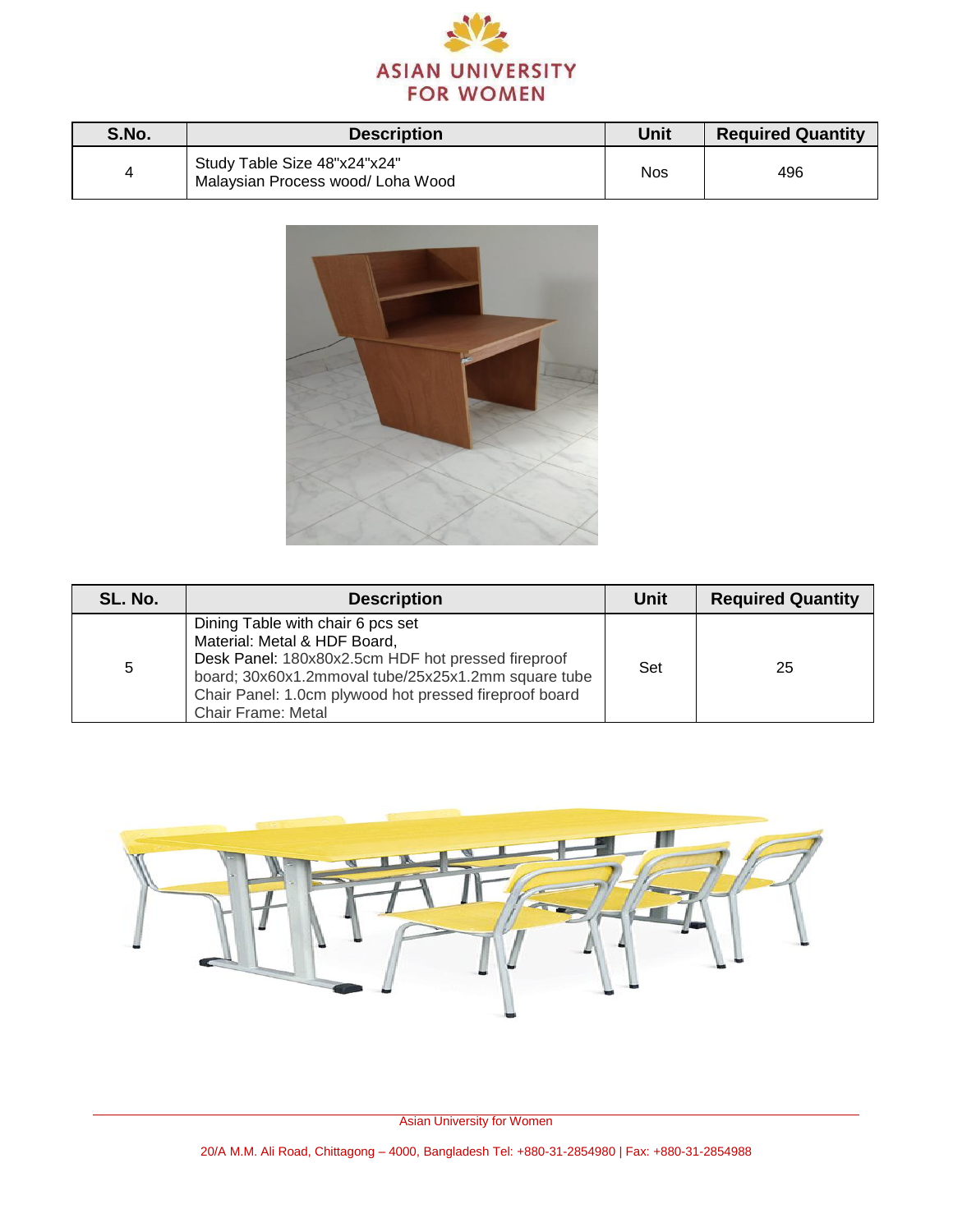

| SL. No. | <b>Description</b>                                                          | Unit | <b>Required Quantity</b> |
|---------|-----------------------------------------------------------------------------|------|--------------------------|
|         | <b>Serving Table</b><br>Material: Wood and HDF hot pressed fire proof board | Nos  | 10                       |



| SL.<br>No. | <b>Description</b>                                                                                                                                                                                                                                                               | Unit | <b>Required Quantity</b> |
|------------|----------------------------------------------------------------------------------------------------------------------------------------------------------------------------------------------------------------------------------------------------------------------------------|------|--------------------------|
| 6          | Student Locker with 15 door in each locker<br>Material: .80-1.00mm thickness mild steel sheet welded channel<br>that ensures high load bearing.<br>Size: 915(L) X 450(W) X 1830(H) mm<br>Advanced electrostatic Durable Powder Coating<br>Total 15 Locker including lock & Knob. | pcs  | 37                       |



Asian University for Women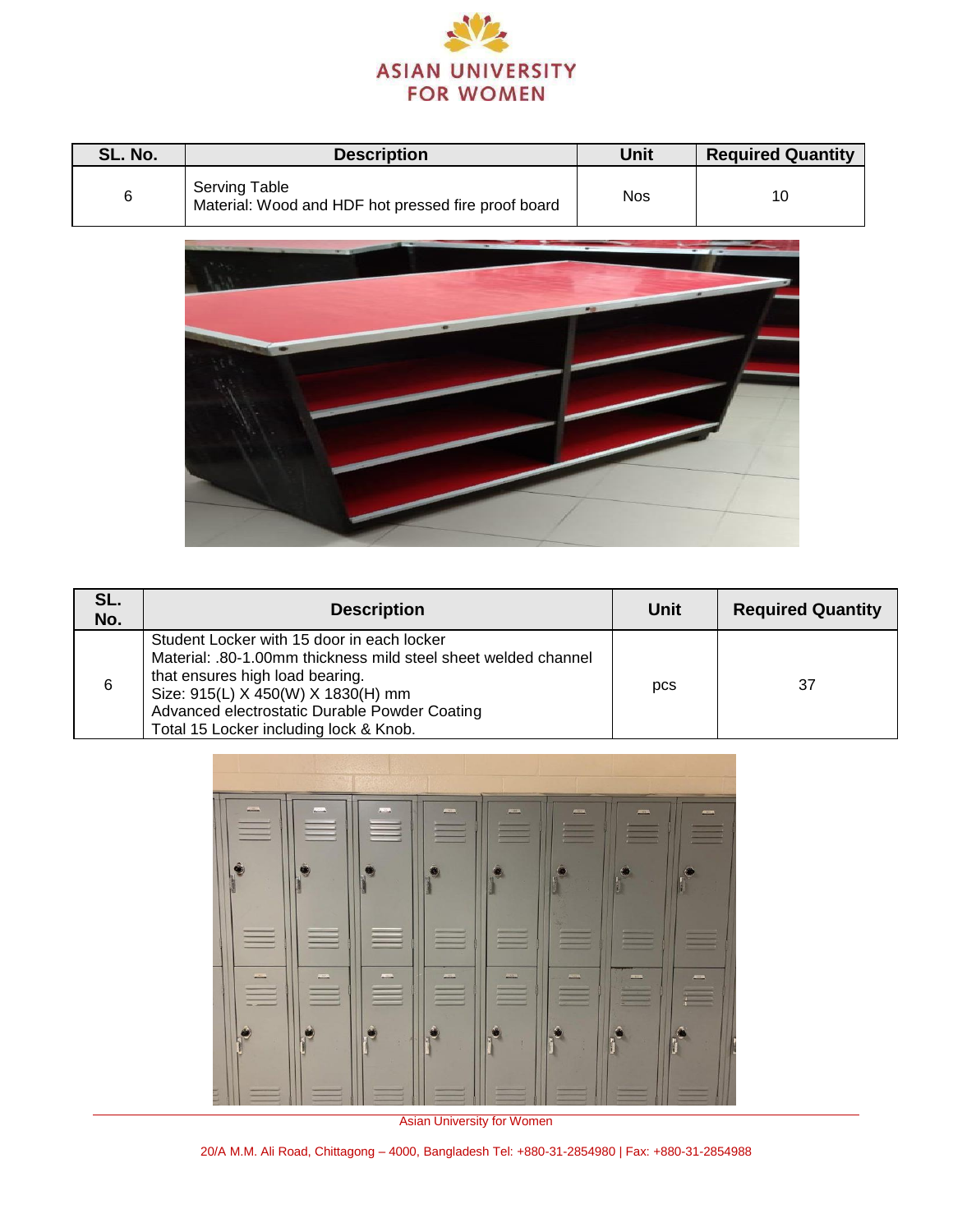

### **Vendors Selection Procedure:**

**Phase 1:** Technical and financial evaluation by AUW committee.

**Phase 2:** After technical and financial evaluation by AUW committee, the committee will select specific vendor/vendors for each item.

**Phase 3:** Selected vendors need to develop Mock-up sample according to the requirement and instruction (further) by the AUW committee.

**Phase 4:** After confirming the mock-up sample, AUW committee will confirm the order for the bulk production. The order will only be placed on mock up sample acceptance.

**Note:** At any phase of the selection criteria Asian University for Women reserves the right to reject any proposal or all offers without assigning any reason.

**Financial Offer:** Financial offer must mention VAT with separate row/column in the price.

#### **Information need to be submitted with the proposal:**

- a) Company Details.
- b) Trade license.
- c) Tin/Bin.
- d) Delivery lead time.
- e) Client list.